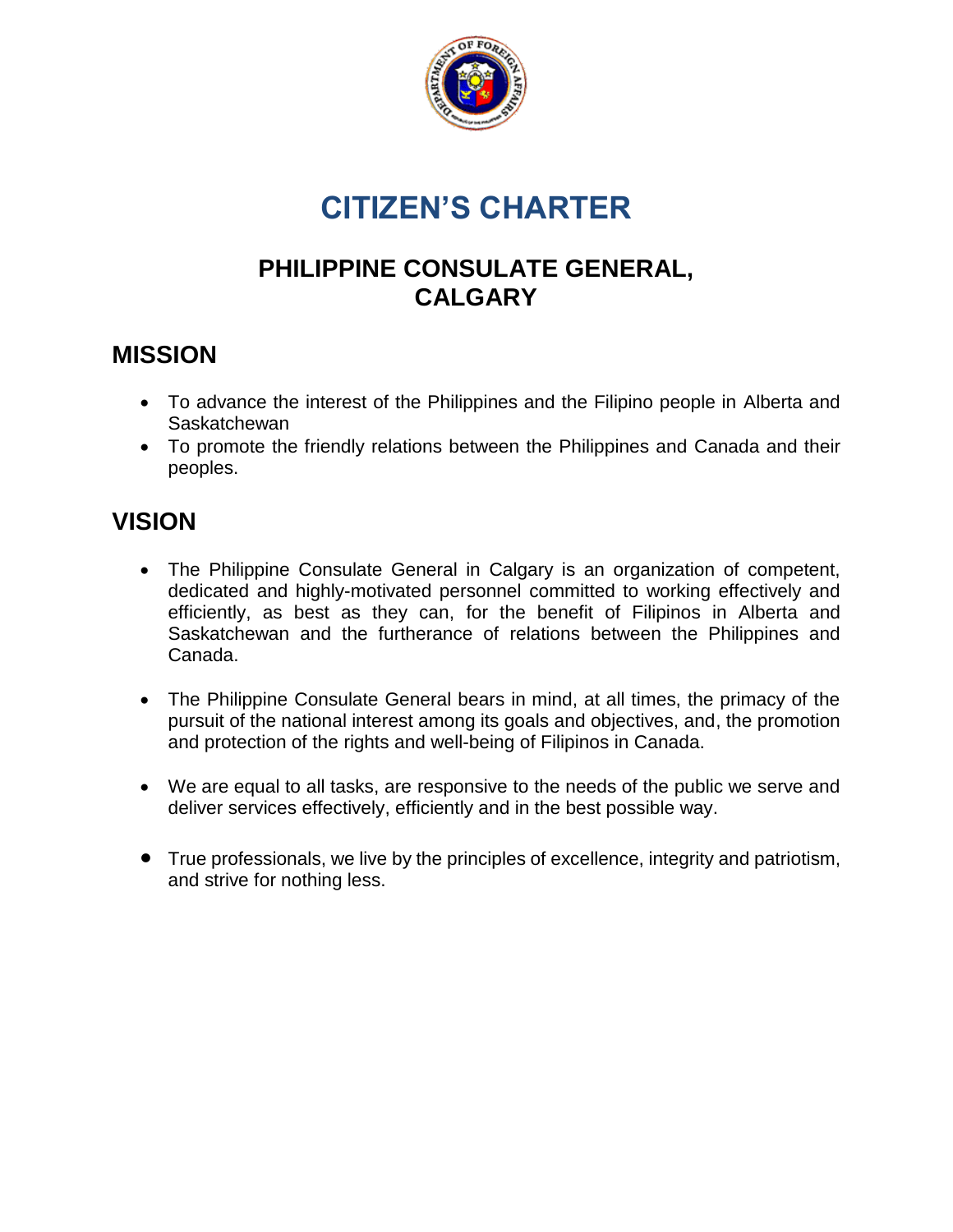

### **PERFORMANCE PLEDGE**

#### **In the pursuit of our mission, we pledge to:**

- Deliver prompt, efficient and courteous frontline consular services, Mondays to Fridays, from 9:00 a.m. to 5:00 p.m.;
- Assist our countrymen in Alberta and Saskatchewan promptly and effectively. Emergency assistance is accessible 24/7 through the Embassy's hotline/emergency number 1-587-572-4996;
- Provide the public access to information on our policies, programs, activities and services through our website [www.calgarypcg.org](http://www.calgarypcg.org/) and Facebook Account *Philippine Consulate General in Calgary*;
- Continue improvements of existing procedures and explore new ones for the betterment of the service;
- Respond to clients' complaints at the soonest possible time and take corrective measures as necessary;
- Promote trade, investment and tourism in the Philippines; and
- Conduct cultural activities and public diplomacy that will enhance the image of the Philippines and the Filipino people.

### **CONSULAR SERVICES OFFERED**

- **Passports and Travel Documents**
- **Civil Registration (Birth, Marriage, Death)**
- **Citizenship (Dual citizenship, Certification of Loss of Citizenship)**
- **Notarials / Legalization of Documents (Special Power of Attorney, Affidavits)**
- **NBI Form Verification**
- **Philippine Visa Issuance**
- **Assistance to Nationals**